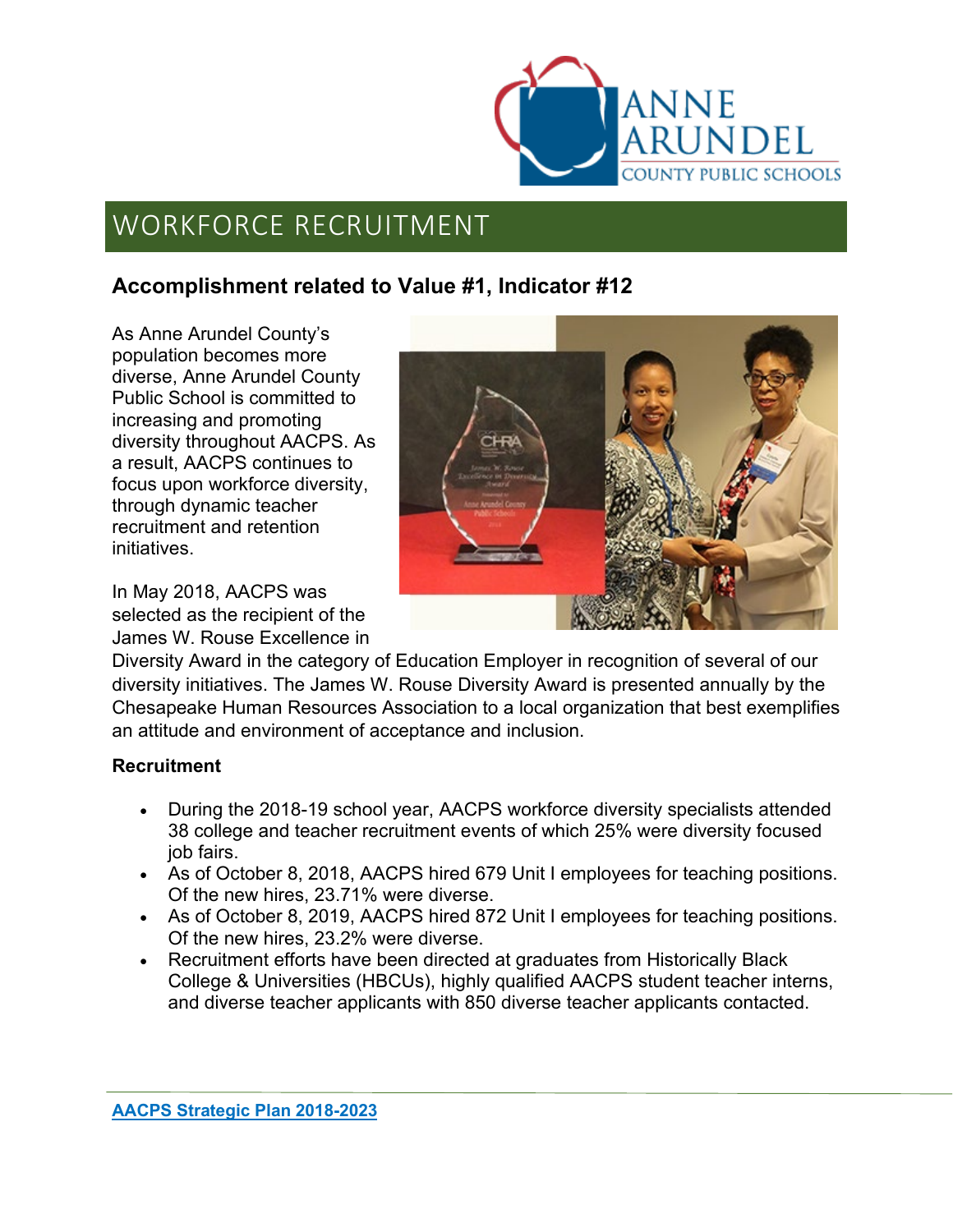



AACPS began hosting an annual Diversity Job Fair in 2010, with over 90% of AACPS school participation for the 2017-18 and 2018-19 school years. The most recent Diversity Job Fair was held on April 6, 2019. Candidates interested in attending the job fair and interviewing with AACPS school representatives must meet one of the following criteria:

- Professionally certified educators from underrepresented racial and ethnic groups
- Male educators professionally certified in elementary or early childhood education
- Candidates with a background or degree in a hard to fill area (i.e. Mathematics, Chemistry, Physics, Technology Education, Special Education, English and Spanish)

| <b>Diversity Job Fair</b><br>Data | # Attendees<br><b>Interviewed</b> | # New Hires (resulting from job fair<br>interviews) |
|-----------------------------------|-----------------------------------|-----------------------------------------------------|
| Spring 2019                       | 192                               | $101 - (26\%$ diverse)                              |
| Spring 2018                       | 164                               | 90 (40% diverse)                                    |
| Spring 2017                       | 116                               | 43                                                  |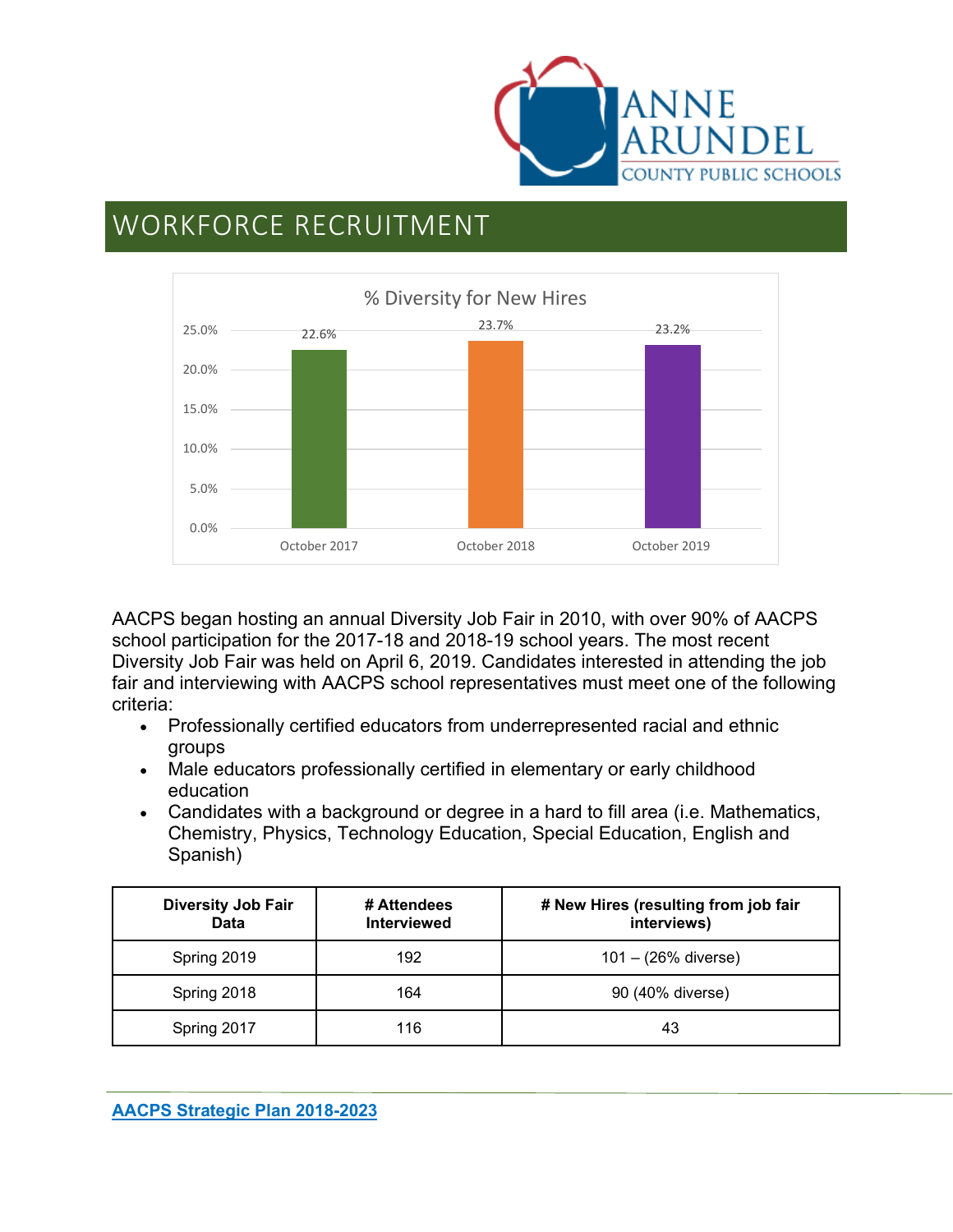



In addition to hosting the annual AACPS Diversity Job Fair held in Severna Park, AACPS has also hosted an annual Teacher Recruitment event in Puerto Rico since 2017. AACPS workforce diversity specialists are also developing relationships with colleges and universities in Puerto Rico. In addition to hosting the annual AACPS Diversity Job Fair held in Severna Park, AACPS workforce diversity specialists are also developing relationships with colleges and universities in Puerto Rico. AACPS has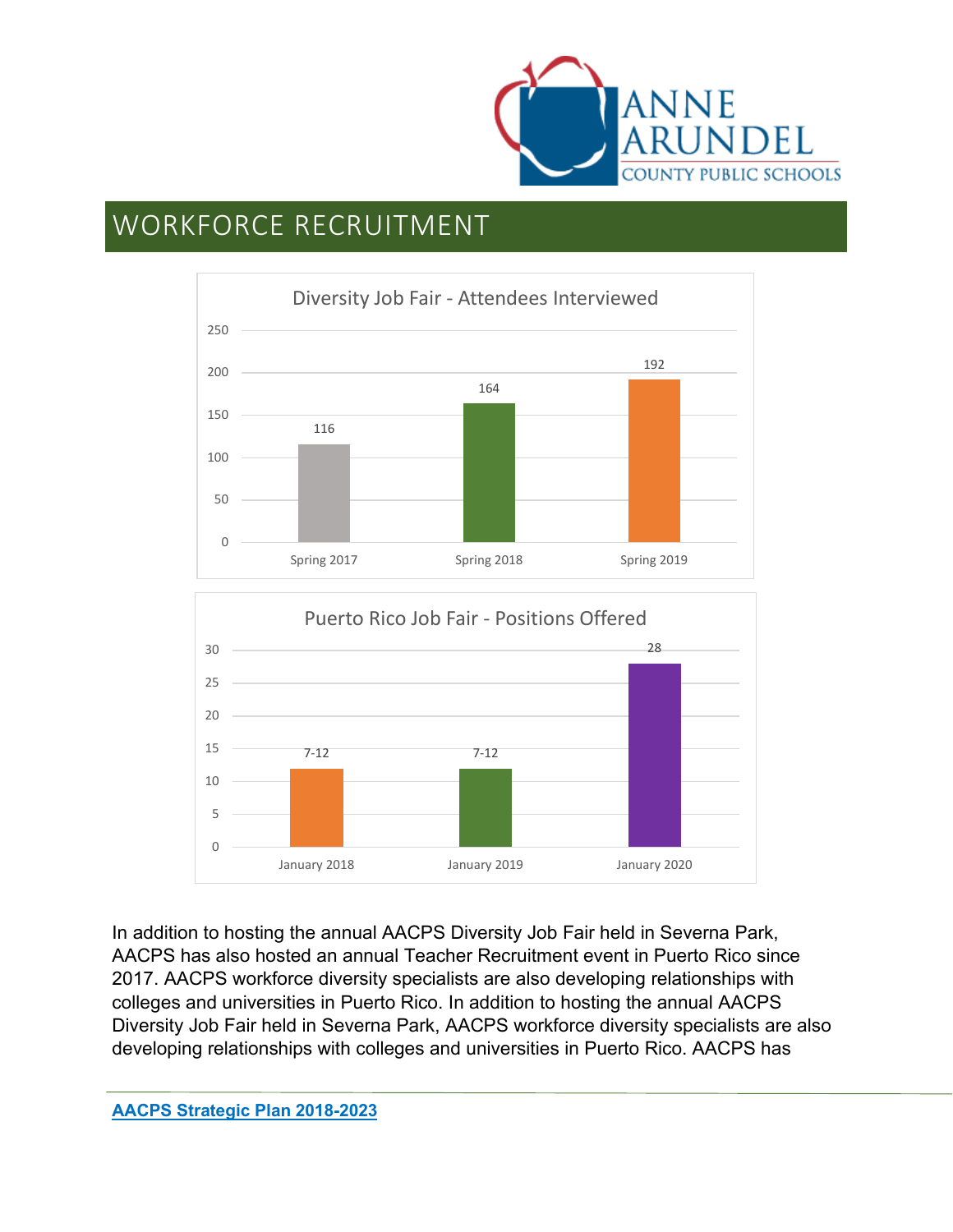

hosted an annual Teacher Recruitment event in Puerto Rico since 2017, with 40-50 candidates interviewed and 7-12 offered positions annually. The goal is to increase the number of new hires. In 2019, 90 candidates were interviewed in Puerto Rico and 28 open contracts were extended.

#### **Retention**



During the 2017-18 school year, AACPS retained 76% of Professional Certified Diverse Educators. In 2018-2019, this increased to 78.9%. There are several supports in place for newly hired and existing AACPS diverse educators, such as:

- Linking Educators to Ensure Development and Success (LEEDS), which provides support and quarterly workshops/professional development opportunities to help diverse educators to navigate their first year of teaching.
- Right Start Advisors (experienced former classroom teachers) who provide mentoring and instructional coaching for 1st, 2nd and 3rd year teachers.
- School-based Beginning Teacher Liaisons (BTL) who welcome, assist and guide new teachers throughout their first-year teaching experience.
- Networking Socials for Diverse Educators which are held twice during the school year and provide diverse educators with an opportunity to meet and connect with other diverse educators within AACPS.